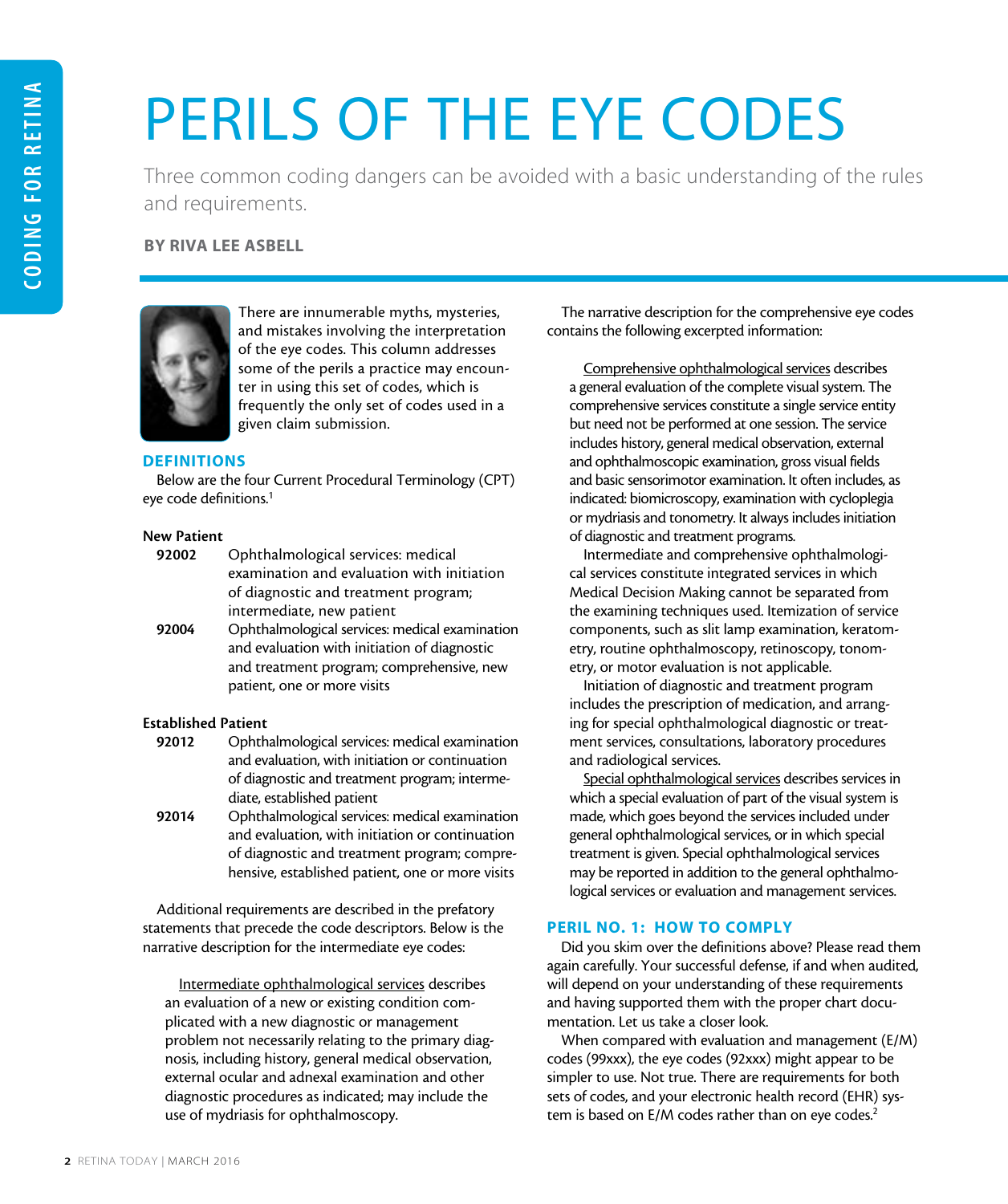| TABLE 1. MANDATORY AND OPTIONAL COMPONENTS OF THE EYE CODES |                                                                                                                                                                           |                                                                                                                                      |  |  |  |  |  |
|-------------------------------------------------------------|---------------------------------------------------------------------------------------------------------------------------------------------------------------------------|--------------------------------------------------------------------------------------------------------------------------------------|--|--|--|--|--|
|                                                             | <b>Comprehensive Eye Codes</b>                                                                                                                                            | <b>Intermediate Eye Codes</b>                                                                                                        |  |  |  |  |  |
| National mandatory components                               | <b>History</b><br>General medical observation<br>External examination<br>Gross visual fields<br>Basic sensorimotor evaluation<br>$\bullet$<br>Ophthalmoscopic examination | <b>History</b><br>General medical observation<br>External ocular and adnexal examination<br>Other diagnostic procedures as indicated |  |  |  |  |  |
| Optional components                                         | Biomicroscopy<br>Examination with cycloplegia or mydriasis<br>(recommended)<br>Tonometry                                                                                  | May include mydriasis for ophthalmoscopy                                                                                             |  |  |  |  |  |
| Miscellaneous components                                    | Initiation of diagnostic and treatment<br>programs (mandated for new patients)                                                                                            | Initiation of diagnostic and treatment<br>programs (mandated for new patients)                                                       |  |  |  |  |  |

### Medical Necessity

Medical necessity is the crux of the Medicare reimbursement program. The service itself—and the component parts of each code—must be medically necessary. Medicare's foundation is that only medically reasonable and medically necessary services will be covered and paid. Performing a service because it is good medicine does not make it medically necessary, according to Medicare.

There are three main components of an office visit: 1) history, 2) examination, and 3) medical decision-making. Most EHRs are set up to capture information on the history portion according to the 1997 Evaluation and Management Guidelines issued by the American Medical Association and the Health Care Financing Administration (now the Centers for Medicare & Medicaid Services, or CMS).<sup>3</sup> There are subtle and obvious differences between the E/M codes and the eye codes for examination, such as documentation for extraocular muscle balance, and a completely different system for calculating level of service. Medical decision-making is inherent in the eye codes, but it is a complicated calculation in E/M codes.

Table 1 provides a breakdown of the mandatory and optional components of intermediate and comprehensive eye codes.

### Issues

One problem with eye codes that must be dealt with involves the differences between the prefatory statements and the code descriptors. Both eye codes for new patients (92004 and 92002) require initiation of diagnostic and/or treatment program. Because one is dealing with a new patient encounter, it is unlikely that a diagnostic and/or treatment program would not be initiated, particularly in a retina practice. It may be more problematic to fulfill this requirement in established patients because the key word is *initiate*, which does not suggest simply having a patient

return in 6 months. However, the code descriptors allow for *continuation*, which may save the day.

Whose work counts? An important detail is that the physician must perform every component of the examination that is being counted toward fulfilling the requirements of a given code. Components performed by ancillary personnel cannot be counted unless they are also performed by the physician and are documented accordingly. Another important detail to be aware of is that the E/M codes have quantitative numerical examination requirements, whereas the eye codes have mandated examination element requirements.

The last concern is the overuse of 92004/92014 with modifier 25 in order to enable payment of an office visit with a minor surgery procedure. If all of the required components of the code are not performed by the physician, then the code would be considered invalid when audited.

### PERIL NO. 2: THE COST OF IMPROPER CODE USE

A practice may lose significant revenue if only the eye codes are used for new patients. New patients presenting to a retina practice inevitably have some type of pathology that requires diagnostic testing and treatment. With the proper chart documentation in place, the encounter can most often be coded as 99204 (E/M code) rather than 92004 (eye code). The national average differential between the two is \$16.13, favoring the E/M code (Table 2). Over time, this difference can add up for any size practice.

Conversely, a practice using E/M code 99213 for follow-up visits with established Medicare patients, rather than the intermediate eye code 92012, may lose significant revenue (national differential \$12.56). Note: Virtually any time one uses E/M code 99213, the eye code 92012 could be used instead. This may not pertain to non Medicare insurances.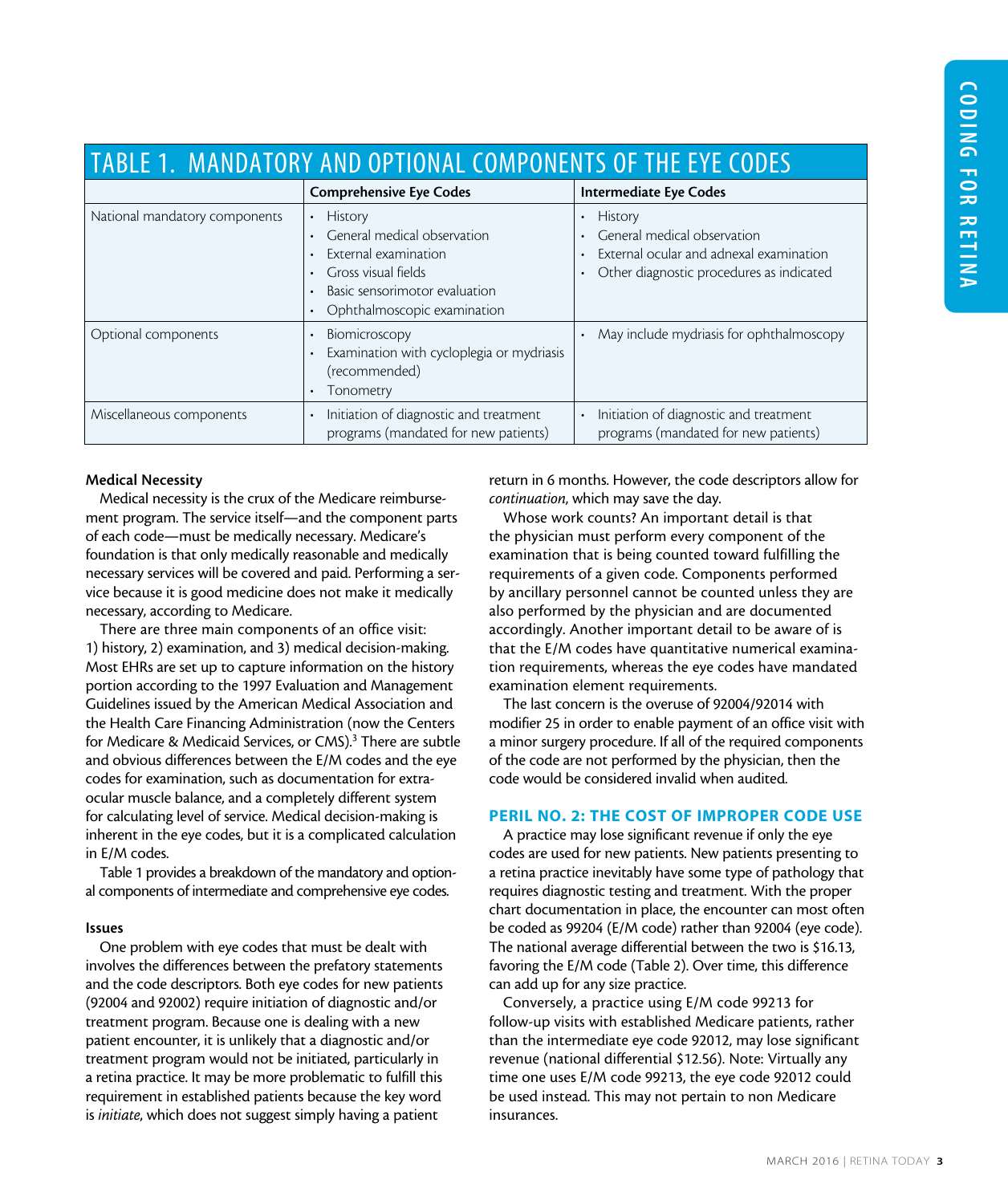# TABLE 2. 2017 RELATIVE VALUE UNITS AND AVERAGE FEES

| 2017 Conversion Factor = $35.8887$<br><b>National Averages</b> |                                             |                                   |                                                                 |                                   |                                   |  |
|----------------------------------------------------------------|---------------------------------------------|-----------------------------------|-----------------------------------------------------------------|-----------------------------------|-----------------------------------|--|
| <b>OPHTHAL</b><br><b>CODES</b><br><b>New Patient</b>           | <b>RVU</b><br><b>NON</b><br><b>FACILITY</b> | <b>NATIONAL</b><br><b>AVERAGE</b> | <b>E/M CODES OFFICE</b><br><b>VISITS</b><br><b>New Patient</b>  | <b>RVU NON</b><br><b>FACILITY</b> | <b>NATIONAL</b><br><b>AVERAGE</b> |  |
| 92002                                                          | 2.29                                        | \$81.52                           | 99201                                                           | 1.24                              | \$44.50                           |  |
| 92004                                                          |                                             |                                   | 99202                                                           | 2.11                              | \$75.72                           |  |
|                                                                |                                             |                                   | 99203                                                           | 3.05                              | \$109.46                          |  |
|                                                                |                                             |                                   | 99204                                                           | 4.63                              | \$166.16                          |  |
|                                                                |                                             |                                   | 99205                                                           | 5.83                              | \$209.23                          |  |
| EYE CODES<br><b>Established Patient</b>                        |                                             |                                   | E/M CODES OFFICE<br><b>VISITS</b><br><b>Established Patient</b> |                                   |                                   |  |
| 92012                                                          | 2.41                                        | \$86.49                           | 99211                                                           | 0.57                              | \$20.45                           |  |
| 92014                                                          | 3.49                                        | \$125.51                          | 99212                                                           | 1.23                              | \$44.14                           |  |
|                                                                |                                             |                                   | 99213                                                           | 2.06                              | \$73.93                           |  |
|                                                                |                                             |                                   | 99214                                                           | 3.03                              | \$108.74                          |  |
|                                                                |                                             |                                   | 99215                                                           | 4.08                              | \$146.42                          |  |

### PERIL NO. 3: AUDIT TRIGGERS

## Comparative Billing Reports

In 2015, comparative billing reports [\(www.cbrinfo.net/node/85\)](http://www.cbrinfo.net/node/85) were issued by eGlobalTech to ophthalmologists who were considered outliers in three areas. One of those areas that pertained to retina specialists was utilization of the eye codes. CMS-outsourced audits have already begun regarding the use of codes for complex cataract cases (another issue), and I would not be surprised to see audits initiated to target the eye codes as well. A full report on this can be found at bit.ly/asbell515.

### Overutilization of Eye Codes

It is my opinion that there were serious miscalculations by CMS and eGlobalTech in determining the eye code utilization issue described above. Regarding use of the comprehensive eye codes for new patients, I would expect the percentage to be at 100% for those retina practices using only the eye codes. However, practices are well advised to be aware that using 92014-25 for every intravitreous injection is overcoding and is probably not valid in most instances. This is based on lack of medical necessity for the constant repetition of mandated elements themselves and nonphysician personnel performing the mandated examination elements.

# EHR, History Taking, and Chart Documentation

Not having sufficient documentation in place is the main

cause of not succeeding in an audit defense. Auditors generally have little clinical background, and, even with some type of medical training, most often cannot intuit the thinking that went into caring for general ophthalmology patients, let alone those in a complex specialty such as retina. Thus, it is safer to overdocument.

EHR systems themselves cause practices to be noncompliant. Compliance with the 1997 Evaluation and Management Guidelines must be quite specific, and few, if any, EHR systems have achieved that specificity.<sup>3</sup> The biggest obstacle lies in the documentation of the history key component, which is made up of four separate portions: 1) chief complaint (CC); 2) history of the present illness (HPI); 3) review of systems (ROS); and 4) past, family, and social history (PFSH). Note that all EHR systems base their history documentation on these four elements, whereas all eye codes simply require a "history." Thus, if the key component history is properly documented for E/M codes, then it is also properly documented for the eye codes.

Below are some tips for possible modification of one's EHR in order to be in compliance.

• Technicians may perform the CC but not the HPI, so separation of the two categories facilitates having the proper person perform each one. The CC is simply the reason for the encounter. The description of complaints (duration, location, etc.) is part of the HPI.